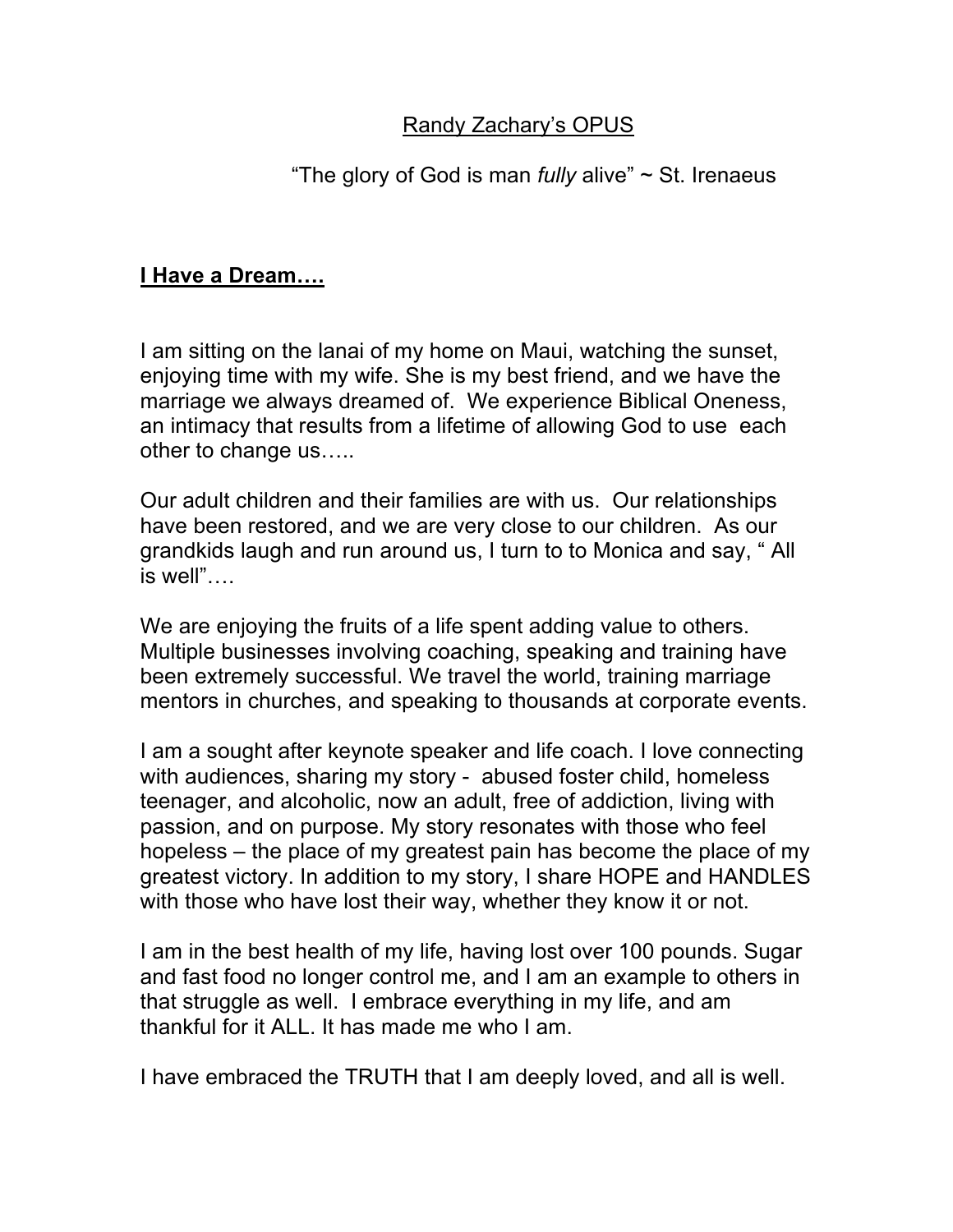**Imagine a tribe** ….fully alive, being the change in the world they seek. A tribe who embrace their brokenness, facing fears & processing pain daily. A tribe passionate and on purpose, on a healing path, and reveling in creative collaboration.

**Imagine a cause**…that deserves our **all**, moment by moment, day by day. A cause that connects people authentically with each other and God. A cause that creates healthy communities intellectually, spiritually, physically and emotionally.

**Imagine a space….**that celebrates individuality. A space that assures we are deeply loved, a safe and healing place. A space that facilitates the truth that "ALL is WELL."

My **Purpose** is to re-awaken dreams & rediscover purpose.

# **Unifying** Strategies

1. Personal Growth – By intentionally valuing myself, I can *be* the change I seek for others.

2. Creative Collaboration – Forming alliances with my tribe to identify others, and build the tribe.

3. Multi - media resources – Continue to create and re-purpose content that provides *hope*, *healing*, and *handles* for transformation.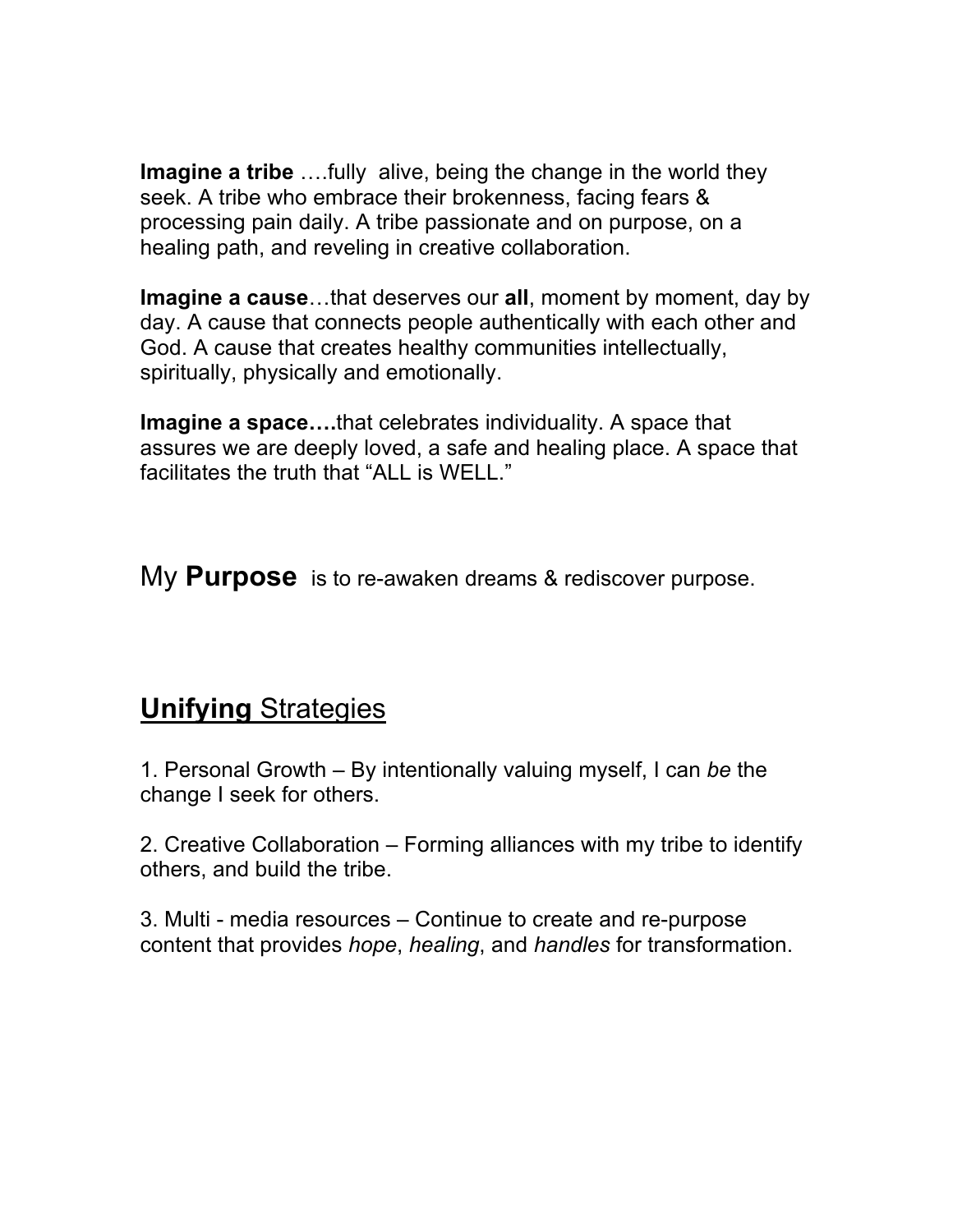# **Scorecard For Significance**

1. Personal Growth…

**Spiritual**: Begin each day connecting with my Source.

**Marital**: Increasing connection with Monica daily.

**Mental**: Continue to immerse myself in great teaching. Monitor & adjust mindset daily.

**Physical**: Maintain meal plan and exercise daily.

## 2. Creative Collaboration…

Daily promote & teach online and on site.

Create & re-purpose online and on site transformational events.

#### 3. Multi Media Resources….

Blog, Facebook, and Tweet daily OPUS related themes.

Rinse & revise workshop and retreat material.

Write more books and e books.

Produce videos for coaching modules & small groups

Host & produce weekly syndicated radio show.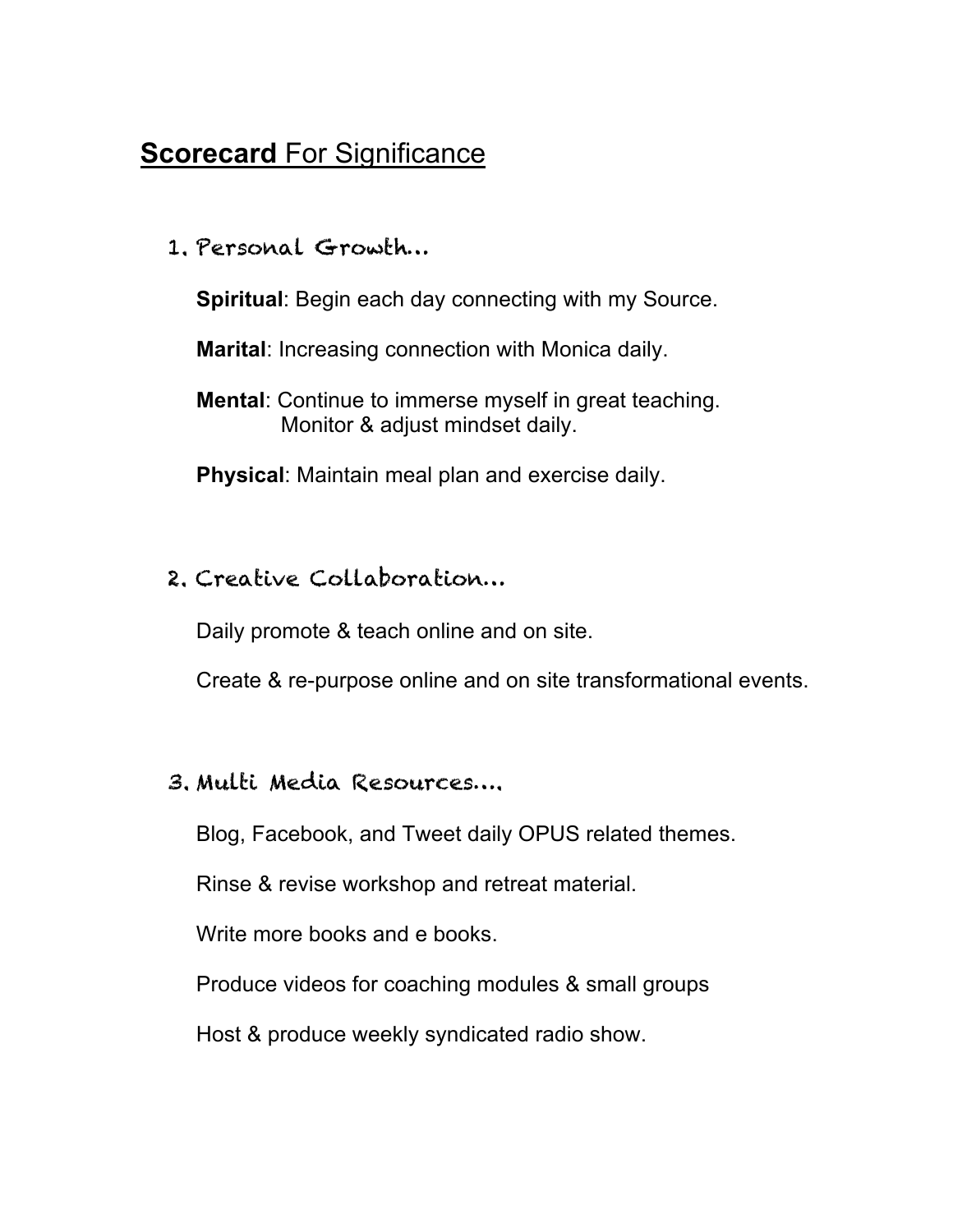# The **Core** Six Pack

1. Worldview – What I Believe…

I believe God **loves** us more than we realize. I believe families are where we live and learn, and they are *forever*. I believe marriage is God's Plan A to **heal** us. I believe real **change** is possible, but it's hard work. I believe **abundance**  is more than money – it is character forged through adversity. I believe **generosity** can be a lifestyle. I believe we **choose** our reality. I believe we are deeply loved…and all is well.

2. Identity – Who I Am…

I am a child of **God**. I am a well meaning hypocrite. I am **passionate**, and a life long learner. I am a **husband** to Monica who has taught me what love is. I am a **father** to 3 grown "kids" who turned pretty amazing in spite of my failures. I am creative. I am **intuitive**. I am funny, a God given gift. I am **deeply** loved.

3. Principles – What I Value…

I value **authenticity** with others and God. I value honesty – it truly is *ground zero* for **healing** the heart & relationships. I value hard **work**, both inner & outer. I value my **family** and faith. I value the opportunity to add **value.**